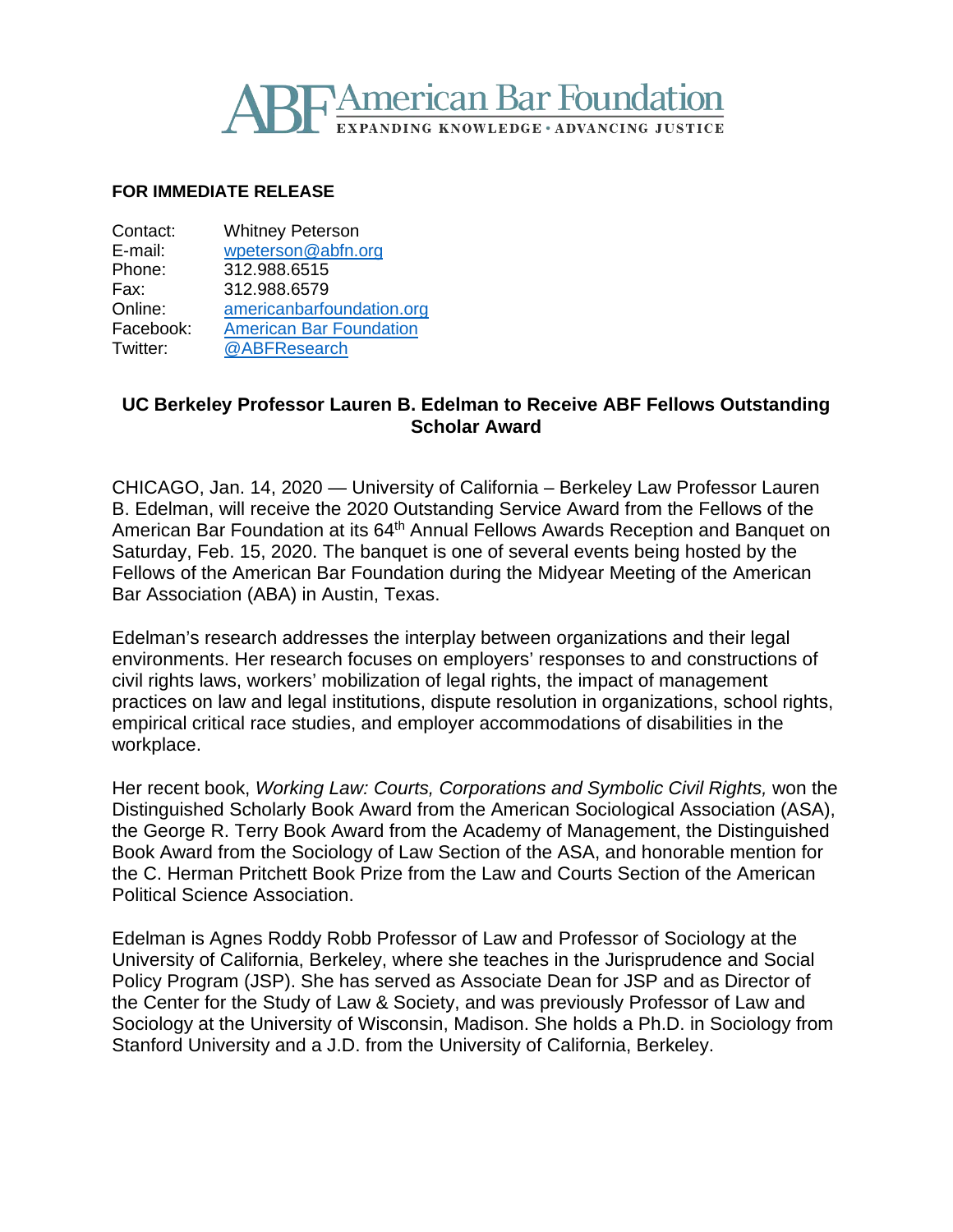"The American Bar Foundation is delighted to honor Laurie Edelman with this year's Outstanding Scholar Award," said ABF Executive Director Ajay K. Mehrotra. "Professor Edelman and her research exemplify the high standards of rigorous scholarship that are the hallmark of the ABF."

"I am honored to receive the Outstanding Scholar Award from the American Bar Foundation," said Edelman. "The ABF is one of the most important institutions in the field of law and society and its research professors continue to conduct some of the best research in the field. It was my pleasure to serve on the ABF Board for a decade."

Awarded annually since 1957, the Outstanding Scholar Award is given by the Fellow of the ABF to an individual who has engaged in outstanding scholarship in the law or government. The award recognizes Edelman's contributions to the scholarship of civil rights in the workplace.

Previous recipients of the award include Supreme Court Justice Ruth Bader Ginsburg**;** Laurence H. Tribe**,** Carl M. Loeb University Professor at Harvard Law School; Lawrence M. Friedman, Marion Rice Kirkwood Professor of Law at Stanford Law School**;** Richard Posner, former Circuit Judge of the United States Court of Appeals for the Seventh Circuit; Erwin Griswold, Solicitor General of the United States (1967-1973) and former dean of Harvard Law School; and Archibald Cox, Solicitor General of the United States (1961-1965).

#### **Event Details:**

The Fellows of the American Bar Foundation 64th Annual Award Reception and Banquet Saturday, February 15, 2020 at 6 p.m. Etter-Harbin Alumni Center, The University of Texas at Austin 2110 San Jacinto Boulevard Austin, Texas

## **Contact:**

[fellows@abfn.org](mailto:fellows@abfn.org)

1 (800) 292 5065

## *About the American Bar Foundation*

*The [American Bar Foundation](http://www.americanbarfoundation.org/index.html) (ABF) is among the world's leading research institutes for the empirical and interdisciplinary study of law. The ABF seeks to expand knowledge and advance justice through innovative, interdisciplinary, and rigorous empirical research on law, legal processes, and legal institutions. To further this mission the ABF*